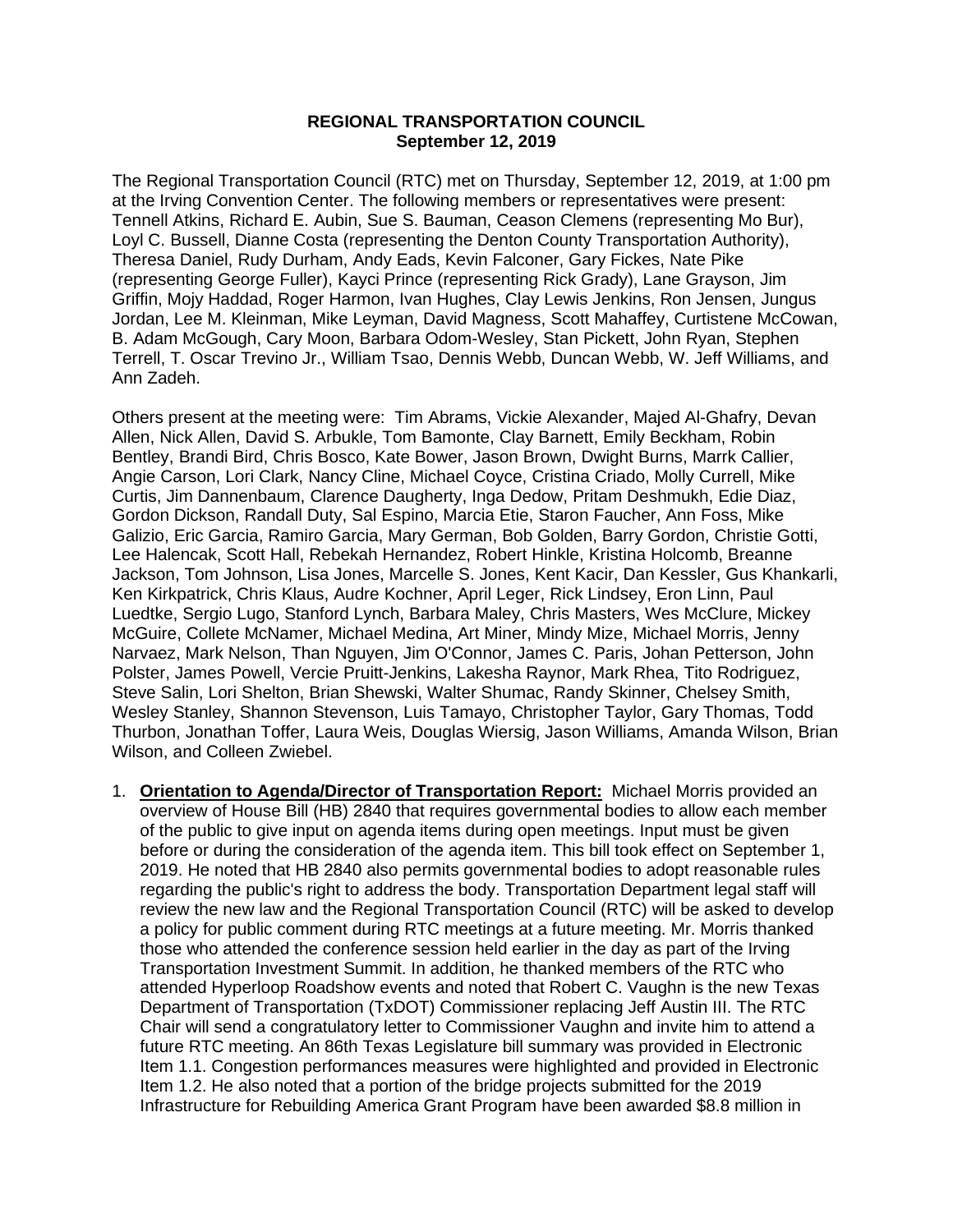funding. Details were provided in Electronic Item 1.3. He thanked the local TxDOT districts for their assistance in developing the grant application. Information regarding current air quality funding opportunities was provided at [www.nctcog.org/trans/quality/air/funding-and](http://www.nctcog.org/trans/quality/air/funding-and-resources/fundingvehicle)[resources/fundingvehicle](http://www.nctcog.org/trans/quality/air/funding-and-resources/fundingvehicle) and upcoming Dallas-Fort Worth Clean Cities events were provided at [www.dfwcleancities.org/dfw-clean-cities-meetings.](http://www.dfwcleancities.org/dfw-clean-cities-meetings) Electronic Item 1.4 included details on the next round of funding for the Volkswagen settlement. A status report on the current ozone season was provided in Electronic Item 1.5 and details on National Drive Electric Week events were provided in Electronic Item 1.6. Information on upcoming Car Care Clinics was provided at [www.ntxcarcare.org/. October](http://www.ntxcarcare.org/.%20October) 2, 2019, is Walk to School Day and details were provided in Electronic Item 1.7. July online input opportunity minutes were provided in Electronic Item 1.8, and Electronic Item 1.9 included a notice announcing the September online input opportunity. The Public Comments Report was provided in Electronic Item 1.10, recent correspondence in Electronic Item 1.11, recent new articles in Electronic Item 1.12, and a recent press release in Electronic Item 1.13. Transportation partner progress reports were distributed at the meeting. Scott Mahaffey noted that this would be his final RTC meeting and thanked the region and members of the RTC for their support of Trinity Metro.

RTC Chair Andy Eads discussed his priority as Chair to create a communication toolbox (geared towards the general public) for members of the RTC or colleagues to use to help explain in detail or in overall terms the responsibility and tasks for the RTC and how transportation projects are funded. Tools may include PowerPoints, videos, or other items that can be used when speaking about how the RTC helps advance mobility in the region and the state. Efforts to develop the communication toolbox will begin in the fall and members will be presented options in order to provide input. The communication tools will allow the RTC to be more transparent, more inclusive, and educate the public about the efforts of the RTC.

- 2. **Opportunity for the Public to Speak on Today's Agenda: Consistent with HB 2840:** This item allows members of the public an opportunity to give input on agenda items. Speaker Request Cards were made available, and those interested in providing public input were asked to complete a card and provide to staff. Regional Transportation Council Chair Andy Eads asked if anyone in the audience would like to speak. No members of the public chose to speak at the meeting or provided written comments to staff.
- 3. **Approval of the July 11, 2019, Minutes:** The minutes of the July 11, 2019, meeting were approved as submitted in Reference Item 3. Theresa Daniel (M); T. Oscar Trevino Jr. (S). The motion passed unanimously.
- 4. **Consent Agenda:** The following item was included on the Consent Agenda.
	- 4.1. Fiscal Year 2020 Advertising for Transportation Initiatives: Support to recommend North Central Texas Council of Governments Executive Board approval of up to \$1,300,000 in funding for advertising for transportation initiatives that will initiate in Fiscal Year (FY) 2020 was requested. Electronic Item 4.1.1 explained the benefits of the advertising initiatives. Additional information on the FY2020 advertising costs was provided in Electronic Item 4.1.2.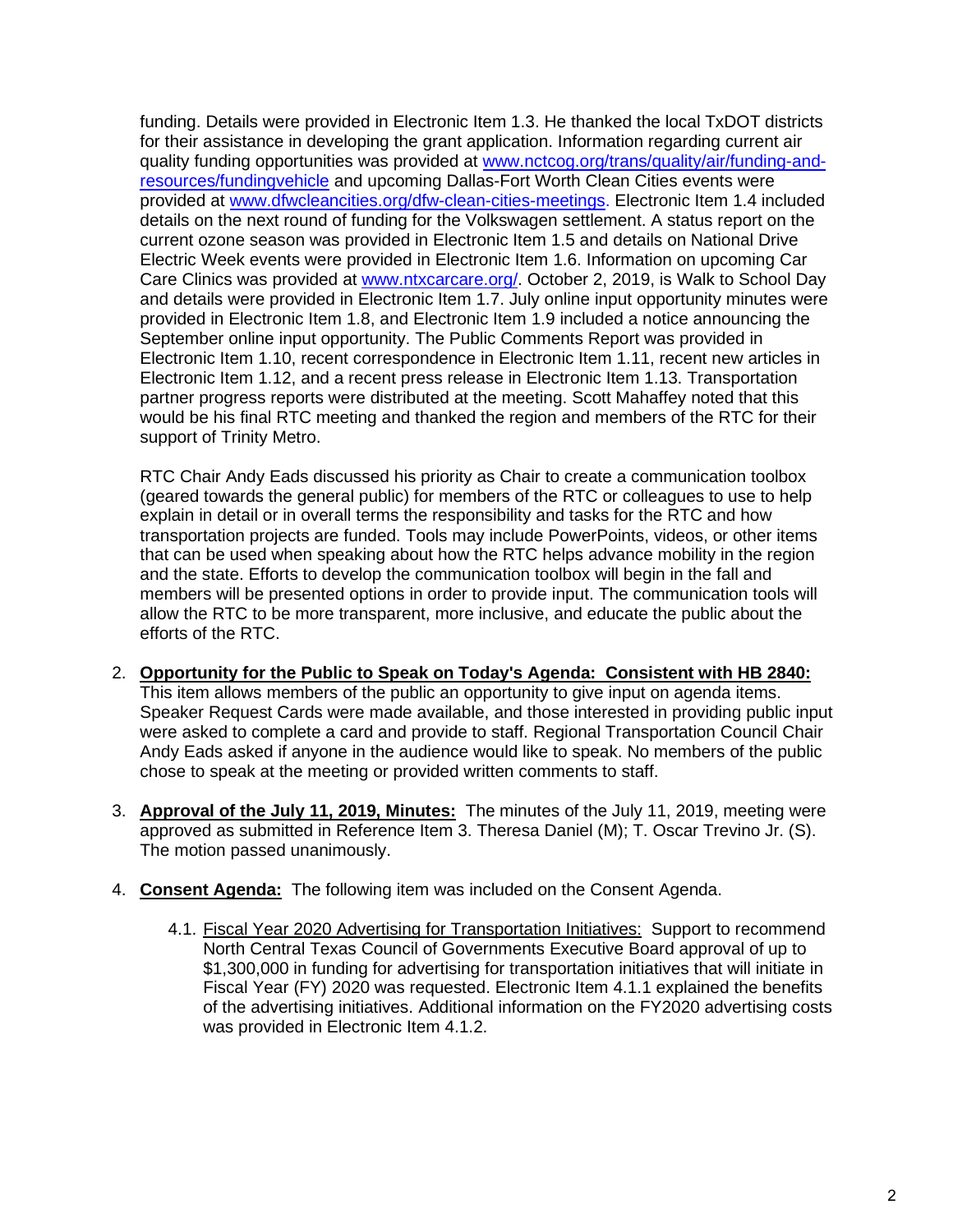4.2. North Texas Freight Terminal Electrification 2019 Call for Projects: A to open the North Texas Freight Terminal Electronification 2019 Call for Projects was requested, including the call for project details, eligibility screen, structure, selection criteria, and schedule detailed in Electronic Item 4.2.

A motion was made to approve the item on the Consent Agenda. T. Oscar Trevino Jr. (M); Theresa Daniel (S). The motion passed unanimously.

5. **Uber Relocation to the Dallas-Fort Worth Region:** Michael Morris presented a proposed mobility partnership program for Uber to come to the Dallas-Fort Worth region, including data sharing with the North Central Texas Council of Governments (NCTCOG). He discussed interest by Uber to come to the City of Dallas, and his recent work to identify mobility components that could assist in its decision. Five transportation elements were proposed and represent mobility links in the community, or "Uber-Links." The proposed elements were detailed in the August 13 letter provided in Electronic Item 5.1. The first element is a proposed pilot study to determine if the first wave of Uber employees coming from outside the region can be influenced to locate near a rail station. Uber will be located in Deep Ellum at a rail station, and the pilot will help determine if an annual transit pass is enough incentive to have employees locate near a rail station. The second element is to evaluate the quality of sidewalks and bicycle connections in and around Deep Ellum. For the third element, staff will review with City of Dallas Traffic Operations the quality of the signalized intersections to determine necessary updates to equipment to allow for safe pedestrian crossing in the area. He noted the Regional Transportation Council (RTC) has previously provided funding for this type effort and there is some available money for this element. Similar to the partnership with Trinity Metro to bring electric buses to connect Downtown Fort Worth to the 7th Street area, the fourth element is to work with Dallas Area Rapid Transit (DART) to connect Deep Ellum to other areas of interest such as the Famer's Market. The final element is related to land use under IH 345. There have been some discussions between the Texas Department of Transportation and the City of Dallas about options for the land. He noted the World Cup will come to the region in 2026 and there may be an option to use the land for World Cup-related events. In addition, creation of a technology station that allows technology vehicles to access Deep Ellum during busy times instead of causing congestion on the roadways is an option. Mr. Morris proposed approximately \$10 million in new money for the effort to add to the approximate \$5 million already approved and available for related efforts. Addition coordination with the City of Dallas and Uber will be needed to determine specific details. Therefore, flexibility is needed in identifying the source of the \$10 million with potential options for using Congestion Mitigation and Air Quality Improvement Program funds or RTC Local funds). At its August 23, 2019, meeting, the Surface Transportation Technical Committee requested that Uber share transportation-related data with the region. In response, Uber requested assistance from NCTCOG to facilitate communication with local governments in processing data requests. The following statement documenting the partnership was proposed: "In addition to these financial statements, the RTC requests Uber share transportation related data with the region. One way to maximize the efficiency and effectiveness of this information exchange is for Uber to request the RTC play a coordination role with interested publicsector governments." Curtistene McCowan asked if the non-DART member cities in southwest Dallas County were considered in the proposal. Mr. Morris clarified that Uber chose to locate within the City of Dallas and that NCTCOG was not involved with any considerations made by Uber. Mr. Morris reviewed the five proposed elements and noted that the improvements impact only the areas near Deep Ellum. RTC Secretary Theresa Daniel noted discussions by the Dallas County Commissioners Court. Although other areas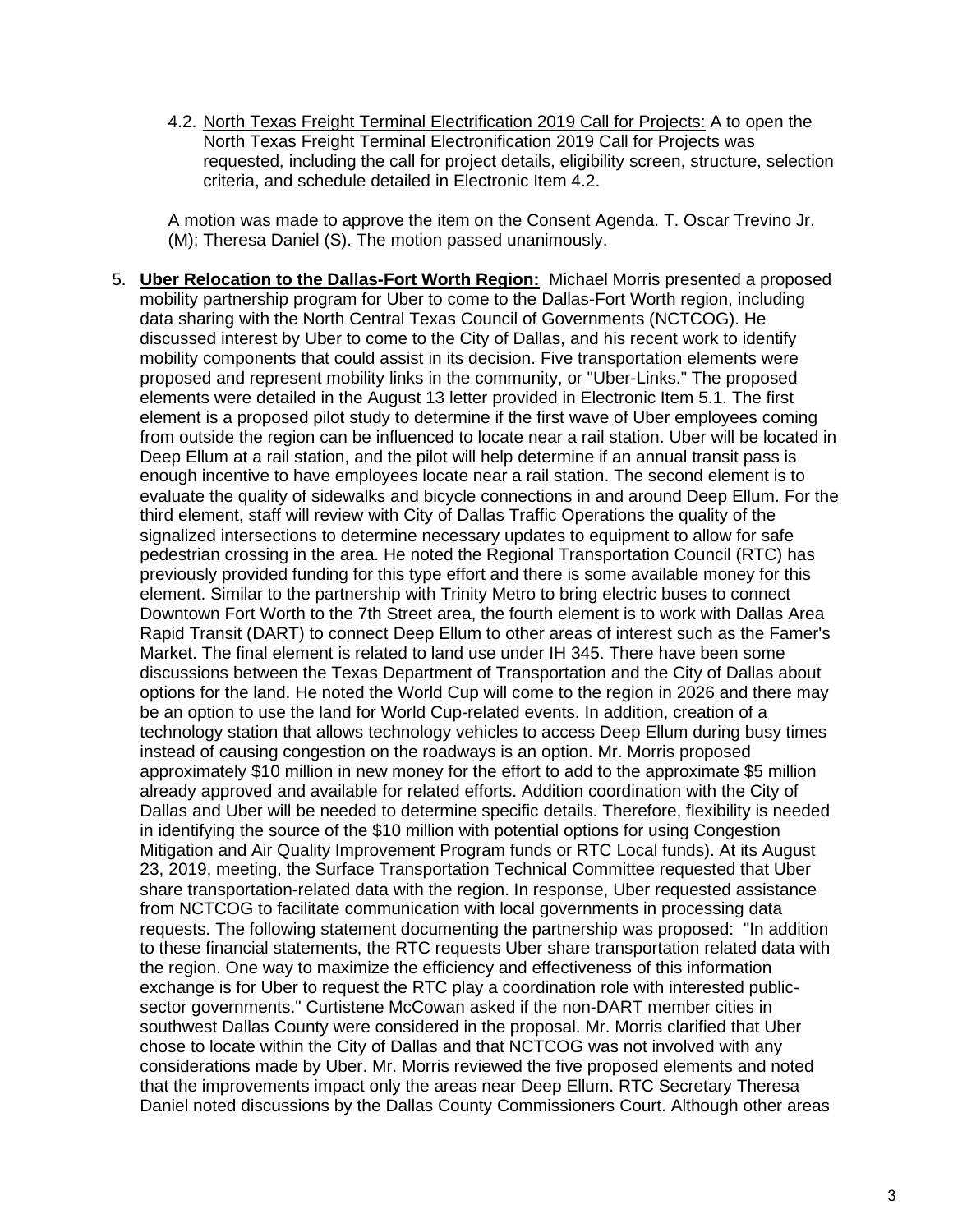in Dallas County are not directly impacted by the Uber Headquarters location, she noted there was awareness regarding the impacts to Dallas County as a whole. Secretary Daniel asked about the status of the planning for IH 345. Mr. Morris noted that there is interest in creating an ability to reduce the amount of congestion that occurs from lack of curb space needed by technology companies. If implemented, before and after conditions would be analyzed to determine usefulness in other parts of the region. Barbara Odom-Wesley asked if any additional details were known about the transit passes or the timeframe for implementation. Mr. Morris noted that the interest is to influence the residential choice of the first wave of employees that will come from outside the region. Details will be discussed with the City of Dallas and Dallas Area Rapid Transit. If successful, a report will be brought back to the RTC to determine if there is interest to influence origin and destination in other parts of the region. Later employees are expected to be hired from within the region, and opportunities to engage the educational community regarding the development of curriculum for the next generation workforce is another option to be considered. Related correspondence was provided in Electronic Item 5.2 and Electronic Item 5.3. A motion was made to pursue the five transportation elements in Reference Item 5.1 and approximately \$10 million in new funds for a totally of approximately \$10-15 million to spend on transportation. Action also included approval of the following statement documenting the data-sharing partnership with Uber: "In addition to these financial statements, the RTC requests Uber share transportation related data with the region. One way to maximize the efficiency and effectiveness of this information exchange is for Uber to request the RTC play a coordination role with interested public-sector governments." Clay Lewis Jenkins (M); Theresa Daniel (S). The motion passed unanimously.

## 6. **Skillman/Audelia and Garland Interchange: Expediting the IH 635 East Project:**

Michael Morris presented a request to negotiate a funding partnership program with the City of Garland in the vicinity of IH 635 East and Garland Avenue. During the Texas Department of Transportation (TxDOT) procurement process for IH 635 East, potential contractors developed alternative technical concepts at Skillman/Audelia and Garland Avenue. TxDOT Dallas staff, as well as Regional Transportation Council (RTC) members Adam McGough and Richard Aubin initiated efforts to address the two areas and signed proprietary agreements in order to not violate the TxDOT procurement process. A design for the Skillman/Audelia bridge was proposed and accepted that met the needs of the community and that was lower in cost. The area at Garland Avenue and IH 635 East was more complicated. Mr. Morris reviewed the original design and noted that Kansas City Southern railroad was not interested in permitting any work that would disrupt its operations, which would have forced IH 635 East to be bifurcated into two projects. Since the RTC direction was for IH 635 to proceed as a single project, NCTCOG staff talked to the City of Garland about the project and cost implications to IH 635 if an alternative technical concept was not accepted. The new proposal was for the frontage roads to be constructed over the rail line (instead of under), which would prevent Garland Road from being depressed, but would include a cloverleaf design for the frontage roads. Acceptance of the alternative design by the City of Garland would save approximately \$25 million on the project and allowed the procurement to proceed. Mr. Morris noted that staff proposed that a new partnership using new funds be developed with the City of Garland as a result of its willingness to accept a design that was not fully consistent with the City's interest. The RTC was asked to consider transmittal of a letter to the City of Garland thanking the City for its partnership during the IH 635 East procurement process and its commitment to the region by accepting the design of Garland Avenue that allowed IH 635 East to be procured as one project. Approximately \$15 million was proposed (\$13-\$18 million) in new funds to implement projects in the Garland Avenue area to mitigate the City of Garland's concerns resulting from the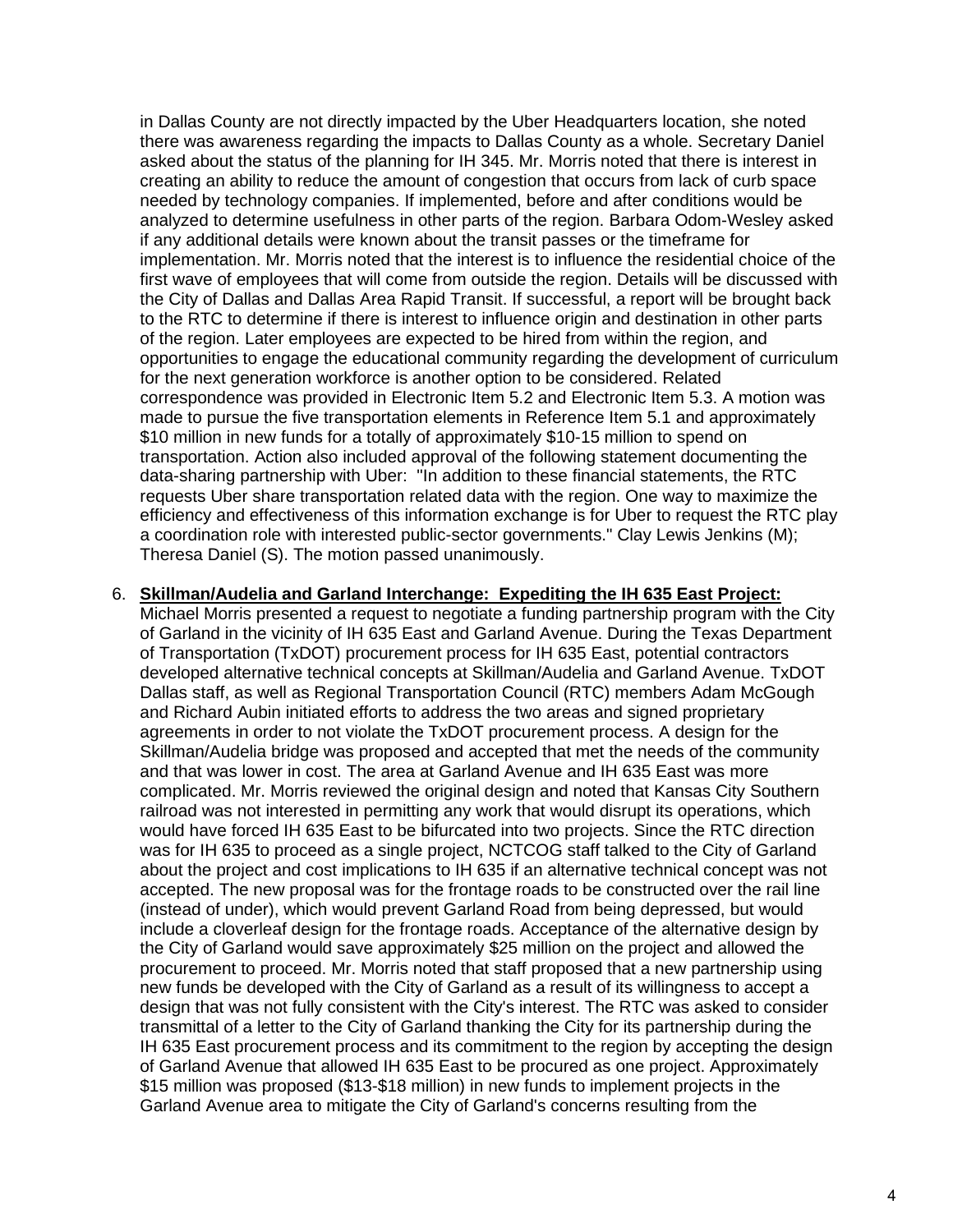alternative technical concepts accepted during the procurement process. North Central Texas Council of Governments staff will negotiate options with the City of Garland and proposed projects will be presented to the RTC for consideration. Richard Aubin thanked the RTC and staff for their assistance and partnership. He noted that the City has not only wanted the IH 635 East project for some time, but also continuous frontage roads. Building this kind of connectivity at-grade was important for the City of Garland. He noted discussions regarding the alternative design proposals and concern about the changes that were proposed, as well as potential complications with the Kansas City Southern Railroad. Although not equivalent to the desire of the City of Garland, he noted recognition that the IH 635 East project was vital to the region and the importance that the project proceed as one project. Mr. Aubin requested that the RTC consider allowing the City of Garland to negotiate options to mitigate some of the negative effects of the design that was accepted. A motion was made to approve a letter to the City of Garland thanking it for its partnership during the IH 635 East procurement. Action also included a new partnership program with the City of Garland for approximately \$15 million in new funds to implement projects in the Garland Avenue area to mitigate City of Garland's concerns resulting from the alternative technical concepts accepted during the procurement process. North Central Texas Council of Governments staff will negotiate options with the City of Garland and proposed projects will be presented to the RTC for consideration. Richard Aubin (M); Clay Lewis Jenkins (S). The motion passed unanimously.

7. **2020 Unified Transportation Program and Regional 10-Year Plan Update:** Christie Gotti presented information on the latest developments regarding the Regional 10-Year Plan update and 2020 Unified Transportation Program (UTP). The updated Regional 10-Year Plan project listing was approved by the Regional Transportation Council (RTC) at its May 9, 2019, meeting. North Central Texas Council of Governments (NCTCOG) staff worked with the local Texas Department of Transportation (TxDOT) districts to submit projects to the TxDOT headquarters for consideration by the Texas Transportation Commission (TTC). TxDOT then produced a draft 2020 UTP and held a public hearing in July 2019. Most of the projects the RTC approved with Category 2 funds were proposed to be funded in the draft 2020 UTP and NCTCOG submitted public comments on several projects for TTC consideration. Ms. Gotti noted that none of the comments were addressed in the document by the TTC, so the draft 2020 UTP is very similar to the final document. Many of the comments were less substantive such as minor scope or limit changes and small project cost changes. She noted that projects without control-section-job numbers were not included in the 2020 UTP, so some projects in Collin County and in Dallas County that have previously been placeholders were not considered. Staff has requested that TxDOT consider options to include these types of project in the future. The following changes were made since the May 2019 RTC action. In response to interest in a more equal partnership on IH 30 in Rockwall County, \$50 million in Category 5 funds were added, and Category 12 funds were reduced by \$50 million. Category 12 funds were also reduced by \$25 million on IH 30 in Dallas County. IH 35 in Denton County is a newly funded project that resulted from discussions with the TTC regarding a widening effort in Cooke County and includes the addition of approximately \$630 million in Category 12 funds. There were also other minor funding changes in Categories 2, 4, and 12 that have been updated in the Regional 10-Year Plan listing. A strike-through version showing changes made to the document was provided in Electronic Item 7.1. Ms. Gotti also highlighted projects funded with Category 12 funds in the 2020 UTP: 1) IH 30 (Canyon) in Dallas County, \$300 million; 2) IH 30 (from the Rockwall County line to FM 1570) in Hunt County, \$40 million; 3) IH 30 in Dallas/Rockwall County, \$694 million; 4) IH 35 (from IH 35E/W split to the Cooke County line) in Denton County, \$866 million; 5) IH 35E (from IH 635 to Denton County line) in Dallas County,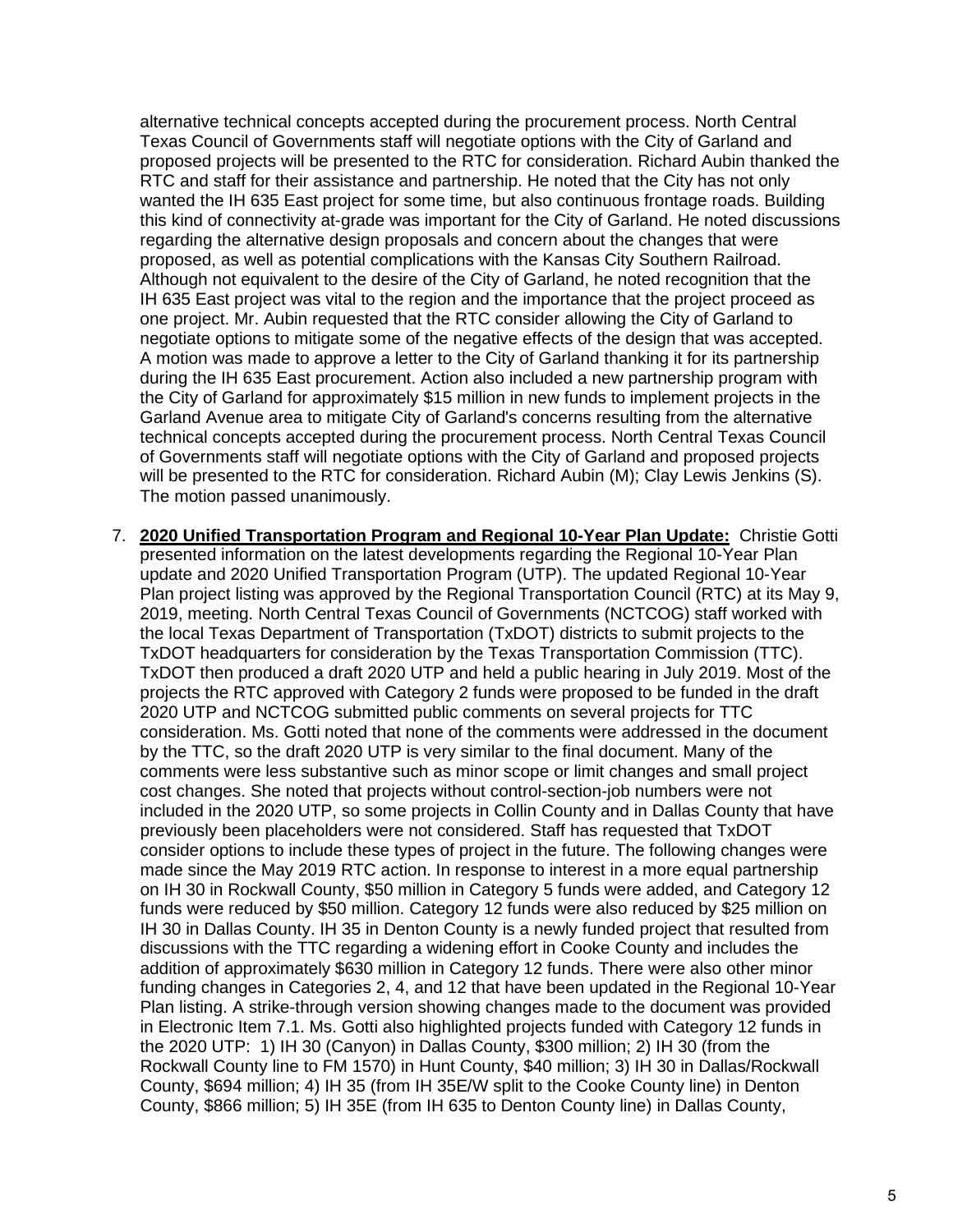\$600 million; 6) SH 170 in Tarrant County, \$155 million; and 7) the Southeast Connector in Tarrant County, \$1.59 billion. The dollar amounts are total funds on the project, not just Category 12 funds. She noted that some of the projects have been proposed by the RTC in past years, but were never included in previous UTPs. A map of the Regional 10-Year Plan list of projects was highlighted. Ms. Gotti highlighted the requested RTC action. She also noted temporary moves that the RTC authorized in order to maximize TTC contributions for 2020, and that staff proposed that those projects be readjusted in the next iteration of the Regional 10-Year Plan. We have some unencumbered Category 2 funds and we will receive another year's worth of funding to make the needed adjustments. Michael Morris thanked the TxDOT district and NCTCOG staffs for their efforts over the last several months on this effort. He also discussed work with the Texas Transportation Commission, the different approaches to funding, and the importance of maximizing the potential Category 12 funds to the region. He noted that he and the RTC Chair will work to tighten up the process for the future. He discussed the removal of funding from some projects that maximized the contribution of Category 12 funds from the TTC and the importance of documenting the RTC's continued commitment to those projects. He provided the example of funds that were moved from the North/South Roadways and US 380 commitments that helped maximize Category 12 funds received by the region. Duncan Webb noted that he was pleased to hear that the RTC remained committed to Collin County projects, but expressed concern that he would be voting on a project listing that shows \$600 million in funding allocated to two Collin County projects has been removed. He added that he has been in discussions with McKinney, Frisco, and other cities in Collin County regarding project alignments for projects that appear to be unfunded, which places him in a precarious situation. Mr. Morris noted that the projects Duncan Webb referenced were still funded from the RTC's perspective, but they were not yet listed in the UTP, and it may be beneficial for the RTC Chair to send letters of commitment to interested entities confirming that the RTC is committed to its projects. RTC Chair Andy Eads discussed the importance of US 380 to Denton County, as well as the region. In addition, he noted that the region has been successful in remaining flexible regarding the operating practices of the TTC that seem to ebb and flow. He thanked staff for being responsive to the dynamics and landscape within which it is operating and the desire of the RTC to focus on its project commitments. A motion was made to approve the 2019 Regional 10-Year Plan project listing and permit staff to administratively amend the Transportation Improvement Program and other planning/administrative documents to incorporate the project changes. Action also included permitting staff to replace funds that were temporarily moved to maximize the Texas Transportation Commission contributions for 2020 in the next iteration of the Regional 10-Year Plan. The motion was amended to include approval of letters from the Regional Transportation Council Chair to entities confirming the RTC's commitment to the various projects established in previous Council actions. Duncan Webb (M); Clay Lewis Jenkins (S). The motion passed unanimously.

8. **Fiscal Year 2020-2022 Disadvantaged Business Enterprise Goal Update:** Ken Kirkpatrick presented the Fiscal Year 2020-2022 Disadvantaged Business Enterprise (DBE) Goal Update for Regional Transportation Council consideration. As a direct recipient of Federal Transit Administration (FTA) funds, the North Central Texas Council of Governments (NCTCOG) is required to develop and maintain a DBE goal, which must be updated every three years. Over the last few months, as part of the process to review and update the goal for FY2020-2022, staff has initiated public and stakeholder involvement, projected contract awards for the next three years, and reviewed data for the development of the proposed goal. In addition, the proposed goal was published in July 2019 for public comment that ended August 30. If approved, the proposed goal will be presented to the NCTCOG Executive Board for action and it is anticipated that NCTCOG will begin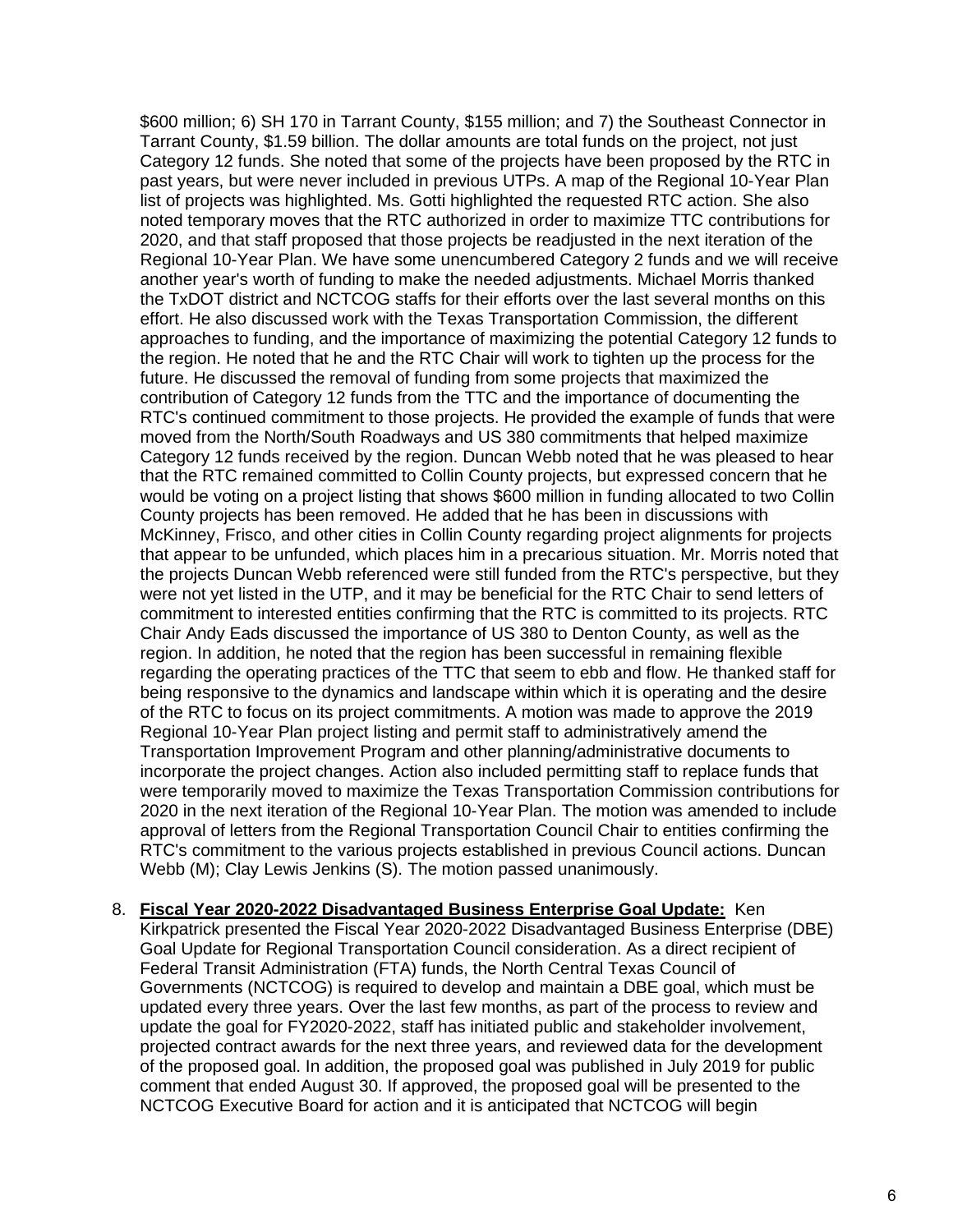implementing the new goal on October 1, 2019. Mr. Kirkpatrick reviewed the two-step process required by the Federal Transit Administration for DBE goal development. Step one is to determine ready, willing, and able DBE firms that are available to perform the types of procurement activities over the three-year time period. Step two is the review of other related data to determine if adjustments are needed such as market area, disparity studies, historical performance, other DBE goals from similar entities, and public/stakeholder comment. Steps one and two for NCTCOG-related United States Department of Transportation (US DOT)-assisted procurements were highlighted. NCTCOG procurements over the next three years are anticipated to be approximately \$19.7 million, with most procurements related to planning and engineering. When all procurement types are included, the total weighted summary of expected DBE participation is approximately 28.4 percent. Staff then reviewed data for any necessary adjustments related to market area, projections of specific procurement activities, public comment (only favorable comments received), and stakeholder comment. Staff also looks at historical DBE achievement, which in the past have aligned favorability based on historical performance, as well the DBE goals of other similar entities. It was noted that RTC members discussed the lack of disparity studies for this analysis at the July 11 meeting. Staff also reviewed the amount of DBE participation that would be achieved through DBE contract goals (race conscious) versus DBE participation that would be achieved without establishing DBE contracts goals (race neutral) and expect that approximately half of the DBE goal will be achieved through race neutral participation. Mr. Kirkpatrick noted that staff also spent significant time reviewing subrecipient procurement data. The same two-step process was followed for subrecipients that primarily include small transit providers in Parker and Kaufman County, as well as rural portions of Denton, Johnson, and Ellis counites. These subrecipients have different types of procurements that influence their DBE participation such as vehicle maintenance and operations support. When all procurement types are included, the total weighted summary of expected DBE participation is approximately 5 percent. Staff then used the same second step of the process to review for potential adjustments and proposed a subrecipient DBE goal of 5 percent. As a result, the overall NCTCOG and subrecipient FY2020-2022 DBE goal was proposed at 19.4 percent. The schedule for this effort was reviewed, and details were provided in Electronic Item 8. A motion was made to approve the 19.4 percent Disadvantaged Business Enterprise Participation Goal for Fiscal Years 2020-2022 for United States Department of Transportation contracting opportunities. T. Oscar Trevino Jr. (M); Theresa Daniel (S). The motion passed unanimously.

## 9. **Interstate Highway 45 Zero-Emission Vehicle Corridor Plan and Alternative Fuel**

**Update:** Lori Clark presented staff recommendations for endorsement of an application submitted to the Federal Highway Administration (FHWA) Solicitation for Alternative Fuels Corridor Development Plans, as well as an update on FHWA alternative fuel corridor designation and electric vehicle trends. As a reminder, the United States Department of Transportation is required to designate alternative fuel corridors with the goal of increasing usage and providing information to the traveling public about the availability of alternative fuels. In addition, alternative fuels help to reduce pollutants that cause ozone formation which fits appropriately into the air quality plans for the region. Beginning in 2016, and most recently in 2018, the RTC acted on highway corridors proposed for inclusion in the Texas Department of Transportation's nominations to FHWA. Projects submittals for 2018 were highlighted, as well as the resulting corridor network that provides connectivity from the Dallas-Fort Worth metro area to each of the major urban metro areas surrounding the region. Details were provided in Electronic Item 9. Also highlighted were the FHWAdesignated gaseous alternative fuel corridors for compressed natural gas, liquified natural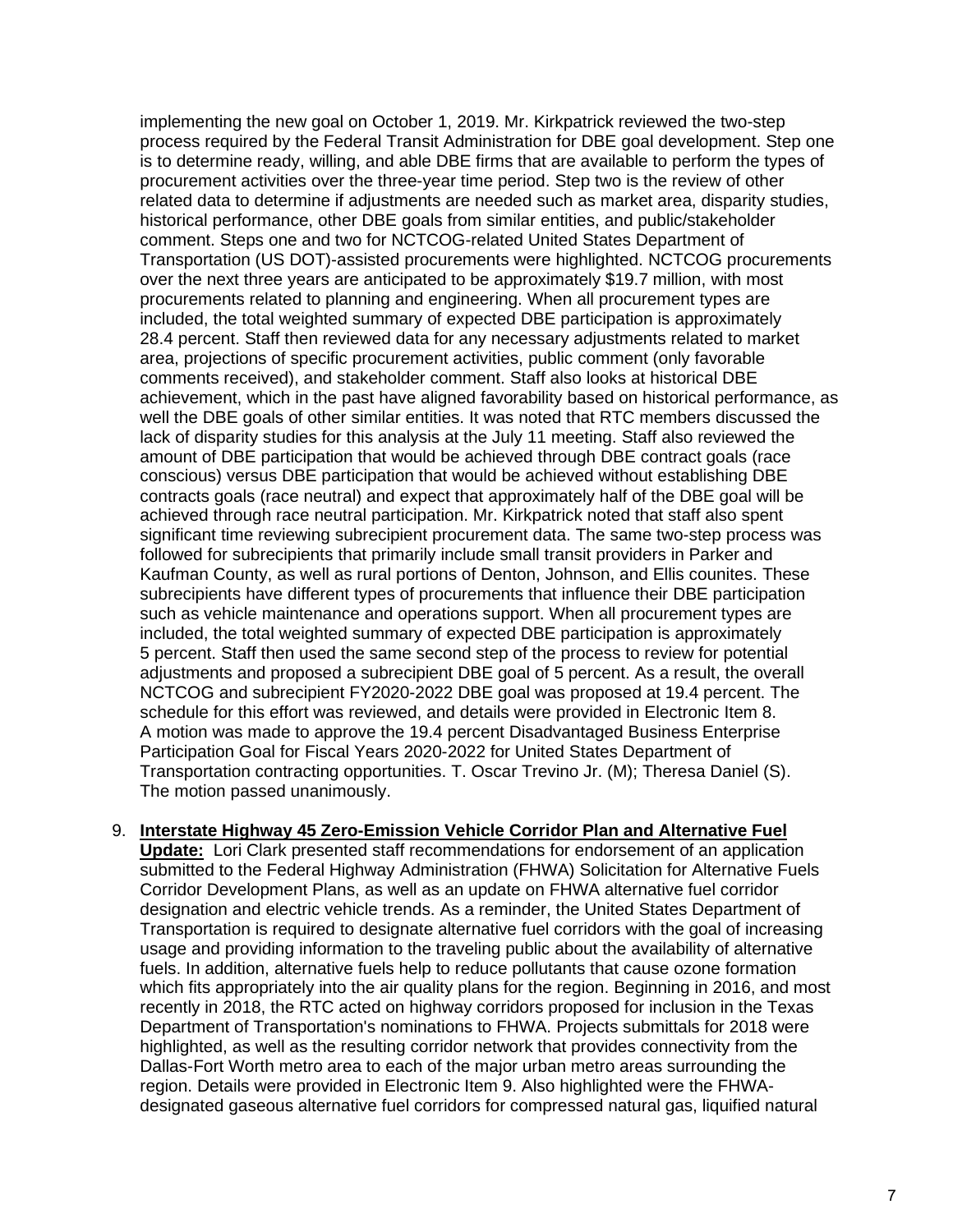gas, and propane. These fuels are increasingly important to the freight industry since there are lower emissions and they perform well powering heavy-duty trucks. She noted that zeroemission vehicles include hydrogen fuel cell electric vehicles and electric/battery electric vehicles such as traditional consumer-type vehicles ,as well as heavy-duty freight and transit bus vehicles. In addition, Toyota has collaborated with Kenworth to develop a hydrogen fuel cell truck. Ms. Clark also discussed the growth of electric vehicles in the region and noted that staff is finalizing analyses and new processes for these types of vehicles. For Regional Transportation Council action, Ms. Clark noted that the FHWA released an alternative fuels corridor solicitation in July to fund corridor development plans or infrastructure development plans for corridors that FHWA has designated as pending, such as IH 45 in Texas which is pending for electric and hydrogen. Since IH 45 is the only corridor in Texas pending designation for hydrogen, NCTCOG and Houston-Galveston Area Council staffs have coordinated and collectivity agreed that focusing on IH 45 as a zero-emission vehicle corridor would be a good strategy. An application seeking full funding of \$60,000-\$80,000 and commitment of the required 20 percent local match (RTC Local) was submitted by staff on September 9, 2019, and RTC endorsement was requested. Michael Morris discussed the importance of the IH 45 designation that would connect the Houston and Dallas region, a large goods movement corridor, that would provide an air quality benefit not only on the roadway but in wind trajectory that helps the Dallas-Fort Worth region. A motion was made to endorse the application submitted to the Federal Highway Administration for the development of a Corridor Deployment Plan that will establish Interstate Highway 45 as a Zero-Emission Vehicle corridor, including both electric vehicle charging and hydrogen refueling infrastructure. This plan would be developed in collaboration with the Houston-Galveston Area Council. Richard Aubin (M); Jim Griffin (S). The motion passed unanimously.

10. **2008 Ozone Air Quality Standard:** Jenny Narvaez provided an update on the 2008 ozone standard reclassification. As a reminder, the Dallas-Fort Worth region is currently under two ozone standards: 2015 standard of 70 parts per billion (ppb) and 2008 standard of 75 ppb. Since the region did not meet the July 20, 2018, attainment date for the 2008 ozone standard, the Environmental Protection Agency (EPA) recently took final action to reclassify the region from "moderate" nonattainment to "serious" nonattainment. Reclassification requires the development of a new State Implementation Plan (SIP) that must be developed and submitted from the Texas Commission on Environmental Quality to the EPA by August 3, 2020. The region has until July 20, 2021, to reach attainment of the 2008 standard. North Central Texas Council of Governments (NCTCOG) staff is currently reviewing the SIP documents published on the Texas Commission on Environmental Quality (TCEQ) website on August 23, and on September 11 the TCEQ approved the proposal for the new SIP. The public comment period extends through October 28, 2019, and a public hearing is scheduled in Arlington on October 17. Ms. Narvaez noted that the TCEQ is expected to make its final adoption of the SIP on March 4, 2020, which must then be submitted to EPA no later than August 3, 2020. For NCTCOG staff, much of the focus regarding the impact of the reclassification to "serious" is related to the region's Mobility Plan and transportation conformity. New SIP development will result in new motor vehicle emission budgets. If the EPA finds the new nitrogen oxides and volatile organic compound budgets adequate, a two-year deadline will be triggered for the region to demonstrate conformity. This two-year deadline of November 2022 is also the timeframe in which Mobility 2045 (the current Mobility Plan) is scheduled to expire. Ms. Narvaez noted that staff will continue to provide air quality standard updates as needed. Additional details were provided in Electronic Item 10.